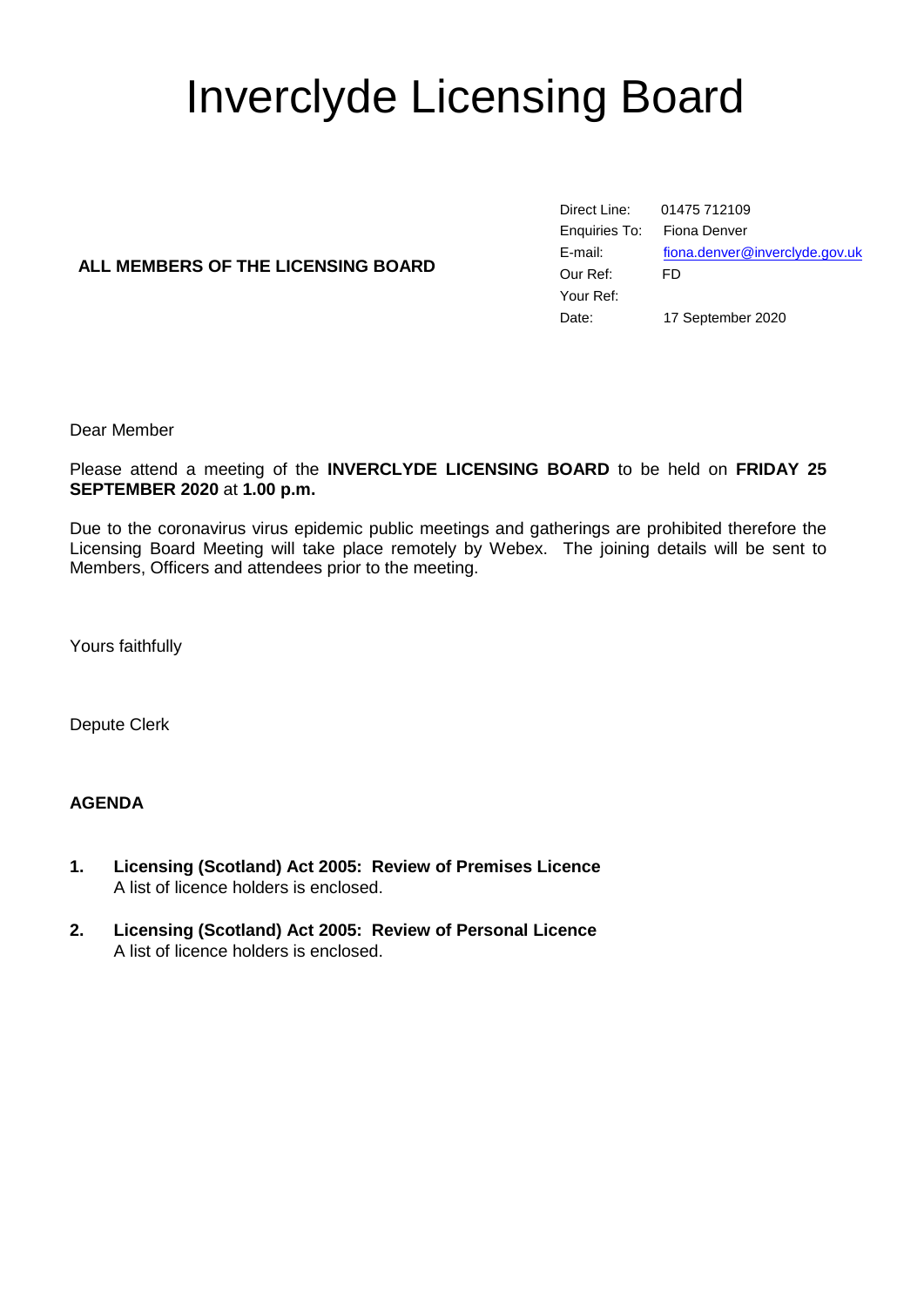### INVERCLYDE LICENSING BOARD – 25 SEPTEMBER 2020

# LICENSING (SCOTLAND) ACT 2005

# (1) REVIEW OF PREMISES LICENCE

No Licence Holder **Decision** 

1. Furhan Rafiq **Nisa Day to Day** 

6 East Crawford Street Greenock